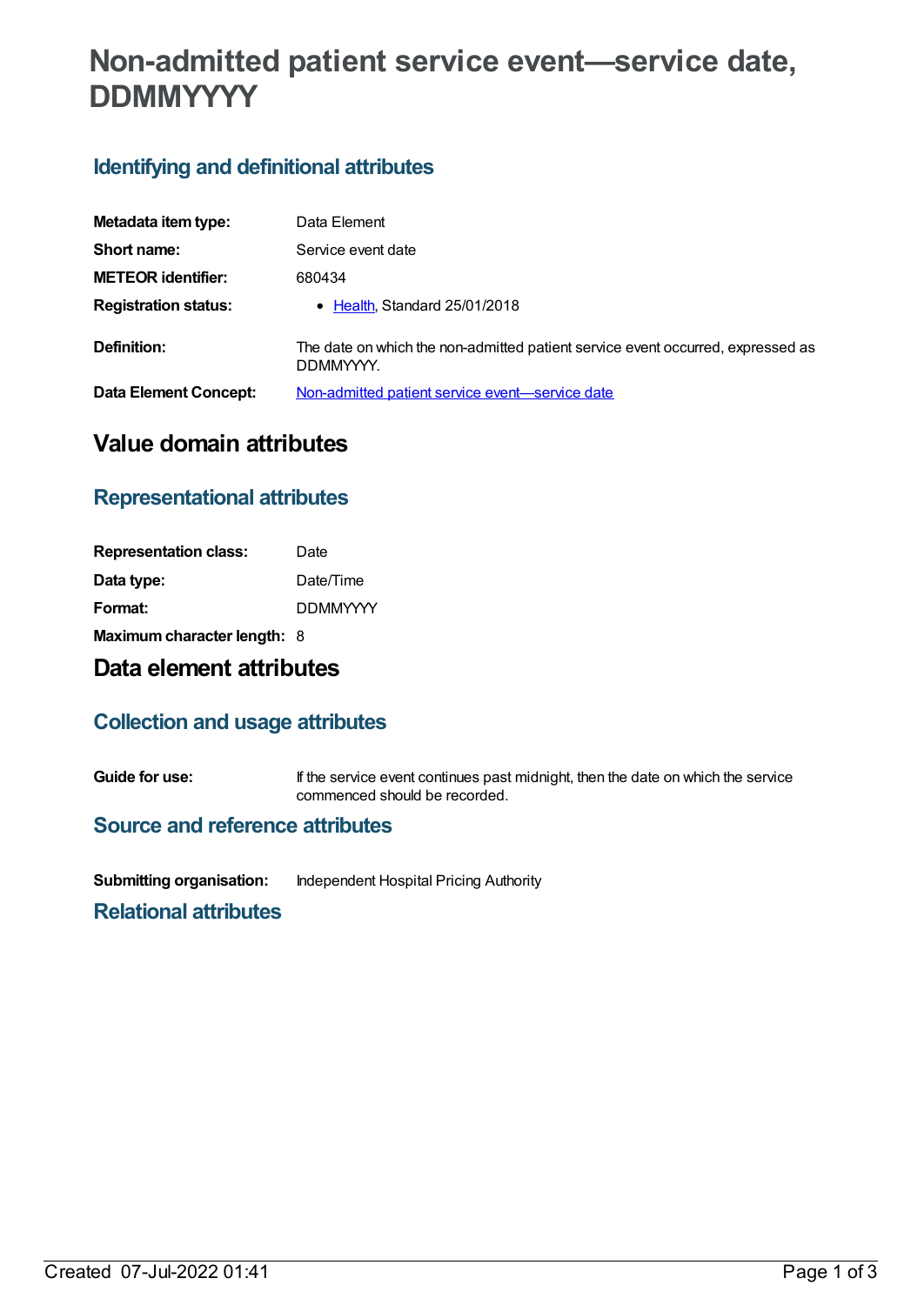#### **Related metadata references:**

See also **Appointment-date**, DDMMYYYY

• WA [Health](https://meteor.aihw.gov.au/RegistrationAuthority/2), Standard 19/03/2015

Supersedes Non-admitted patient service event-service date, DDMMYYYY

• [Health](https://meteor.aihw.gov.au/RegistrationAuthority/12), Superseded 25/01/2018

See also Service contact-service date, DDMMYYYY

• [Health](https://meteor.aihw.gov.au/RegistrationAuthority/12), Standard 17/12/2021

See also Service contact-service date, DDMMYYYY

• [Health](https://meteor.aihw.gov.au/RegistrationAuthority/12), Superseded 17/12/2021

See also Service contact-service date, DDMMYYYY

- [Health](https://meteor.aihw.gov.au/RegistrationAuthority/12), Superseded 25/01/2018
- [Independent](https://meteor.aihw.gov.au/RegistrationAuthority/3) Hospital Pricing Authority, Standard 16/03/2016